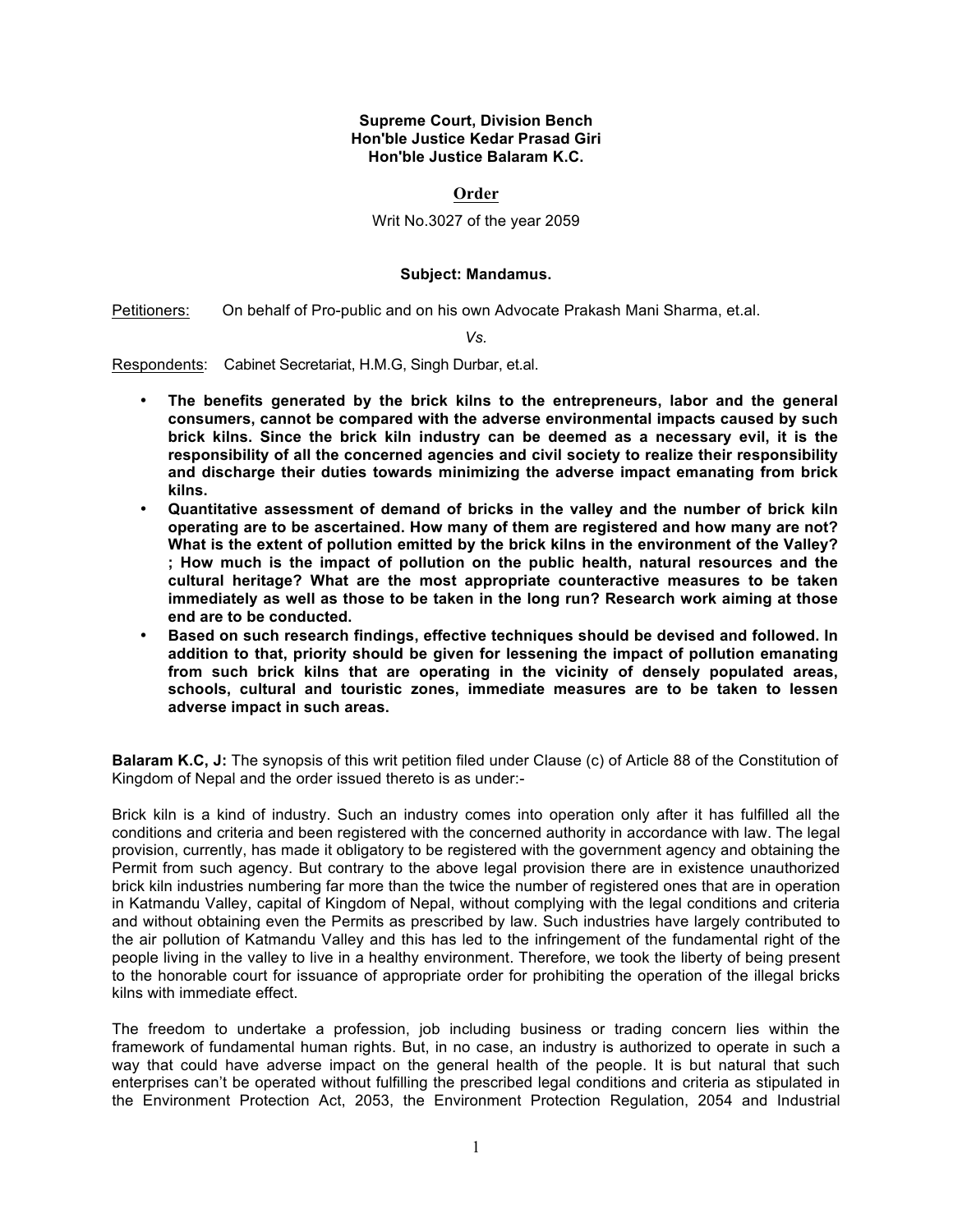Enterprise Act, 2049. As the protection of environment is indirectly related to the well-being of the people, the Supreme Court has ruled that this subject matter must be considered inclusive under Article 12(1) of the constitution of Kingdom of Nepal, 2047. It is, indeed, the positive responsibility of the state to prevent adverse impact on environment and oversee the creation of pollution free environment. We, petitioners, have time and again requested the respondents through correspondence and by sending delegations to them since 2052 urging them to stop the operation of highly polluting brick kilns, but none of them took any steps to close such brick kilns. So, for the protection of rule of law we are compelled to present ourselves to the court file the writ petition.

Due to negligence of the respondents, the number of brick kilns in operation has more than doubled as compared to those with the legal entities. Currently, the number of legally operating brick kilns is 6 in number in Kathmandu, 47 in Lalitpur and 45 in Bhaktapur, totaling 98. But the number of illegally operating brick kilns are twice the number of the legally operating kilns. Research studies have confirmed these brick kilns, being of traditional technology, are not only polluting but also causing adverse impacts on public health and environment etc. They are harming the human respiratory system, diminishing the visibility, activating metal rusting factor. The extent of TSP emission within Kathmandu Valley has gone up to 4900 metric tons that is absorbed by the atmosphere; 89.9 percent of which is attributed to such brick kilns. It has been found that all people without exception from the age group of children to elderly people living around the site of such brick kilns have been suffering from respiratory ailments. The brick kilns have raised the number of death toll and the risk of suffering from respiratory diseases like, asthma, cough, skin itching allergy, etc. and the fact has been detected that there have been substantial decline in the development and production of plants and agricultural crops in and around those areas where the kilns are in operation.

The urban area of Bhaktapur and the vicinity of Changu Narayan temple have been included in the World Heritage list. Those world - renowned heritages are also recognized as important tourist centers. They are all located at a distance of less than 2 kilometers from the sites of the brick kilns. In such a situation the polluting emission emanating from the brick kilns have led to the gradual decay and rusting of the monuments, in addition to causing adverse impacts on the tourism sector. In India the brick kilns are allowed to operate at a distance between 20 to 200 kilometers from Taj Mahal which has been included in the world heritage list. But in regard to our particular case, let alone imposing a ban on the operation of brick kilns that are adversely affecting the monuments, registered in the world heritage sites, no initiative has been taken to close the brick kilns that are in operation illegally.

Similarly, the directives to close such brick kilns have been issued and the decision to prosecute them in case of defying have been made by several agencies of the government through the letters issued by Lalitpur District and Small Scale Industries Office on various dates on 2057\7\25 and 2057\9\26; similar decisions were made through the joint meeting of officers of chief district office, district cottage and small scale industries, district police office, internal revenue office of Bhaktapur on 2059\8\12 and 2059\7\12; and the ministerial level decision of His Majesty's Government dated 2058\8\18, 2058\12\20, 2059\1\23, 2059\2\2 etc. Such instances of public notices to close such industries published in the media indicate that government bodies show concern for only making decisions. But they never care for implementing those decisions, nor do they take any initiative to that end. All these have apparently resulted in the emergence of a tendency with the government agencies to make only decisions but not implementing them.

According to the Section 3 and 4 of Environment Protection Act, 2054, rule 3 and schedule 1 and 2 of Environment Protection Regulation, 2054, it has been made mandatory to conduct Initial Environment Assessment (IEA) prior to setting up brick kiln industry that produces less than 10 million bricks a year and to conduct Environment Impact Assessment (EIA) for an enterprise with a production capacity for more than 10 million bricks a year. While the sub- Rule (1) of rule 3 and Schedule 7 (16) have listed brick and tile industry as an industry which require to obtain Pollution Control Certificate. If anybody is found to act contrary to Section 7(1) and 7(2) (1) of Environment Protection Act, 2053, causing an adverse impact on environment, the concerned agency is authorized to prohibit the operation of the industry and Section 9 of the Act as well as Rule 26, 27, 28 of the Regulation have conferred on the concerned body with the legal obligation and responsibility to protect the national heritage.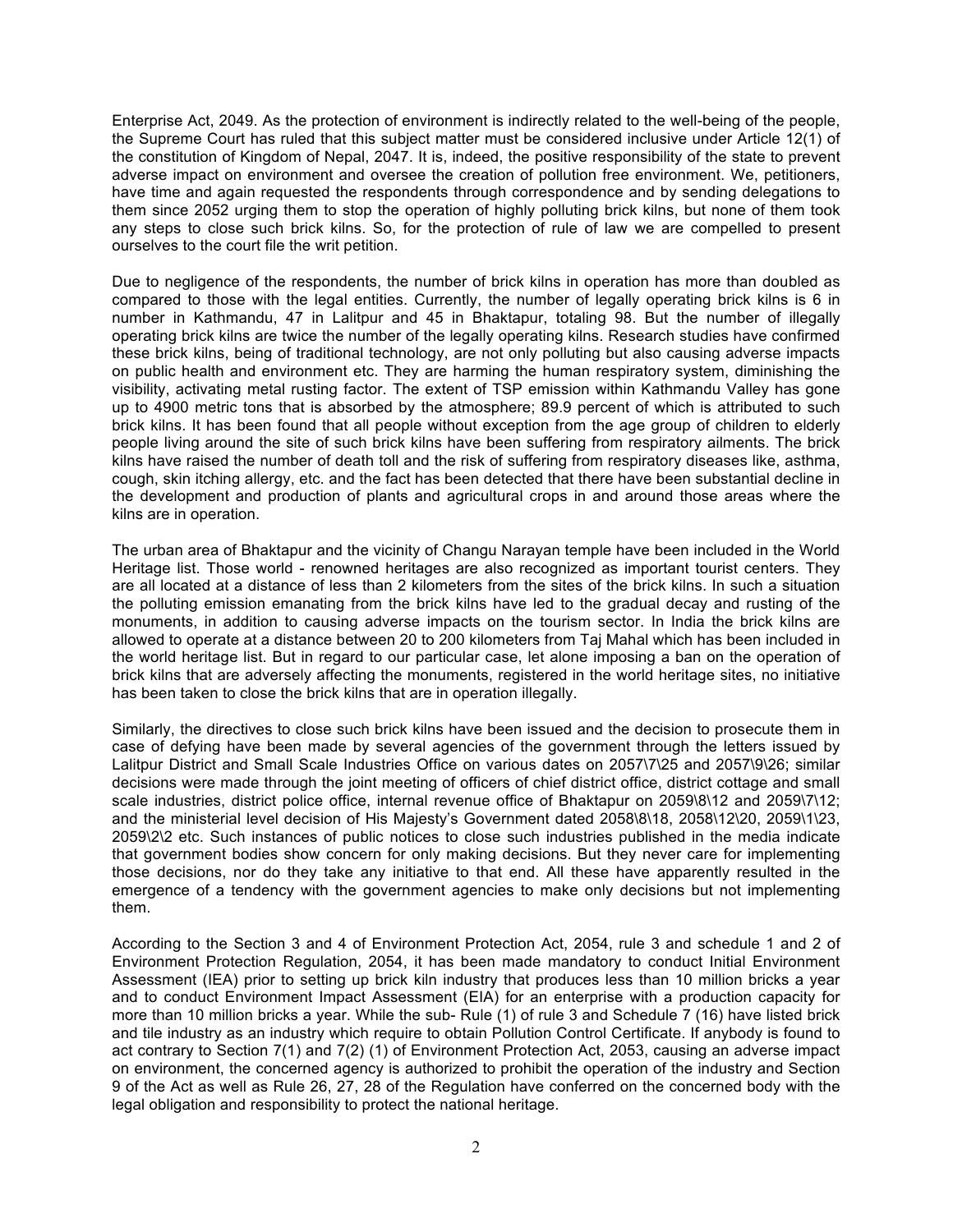Besides, the concerned agencies should have discharged their legal responsibility of canceling the permit and prohibit the industrial operation in accordance with Section 25 of the Industrial Enterprise Act, 2049. However, in contradiction to their legal obligations, the respondents have limited themselves to imposing fine to some industries and to some others issuing orders through media to stop their operation that are not even registered and have not fulfilled the terms and pre-conditions prescribed by Environment Protection Act,2054. Such actions on the part of respondents cannot be considered to have fulfilled their legal duties. Notwithstanding the fact that they have prepared an inventory of illegal kilns, but they have not played an active role to halt their operation, having granted freedom for illegal operation have evidently given rise to room for suspecting on the respondents' motive. On 2058\11\21, 163<sup>rd</sup> meeting of the Industrial Promotion Board made a decision to stop registration of brick industries with traditional technology located within the Kathmandu valley. In regard to those which have recently acquired permit, they are allowed to transform themselves by adopting less polluting new technology by the end of Bhadra 2060. Regarding the brick kilns in operation without permit, a notice is issued in the public media that industries shall not be operated without permit and shall be penalized severely by Cottage and Small Scale Industry Department. Despite the official decision not allowing registering brick industries adopting old technologies, hundreds of such brick kilns are still in operation in Kathmandu valley inviolation to their decision. But the respondents, including the Industrial Promotion Board, have not undertaken any concrete step to execute their own decisions. *Prakash Mani Sharma and others Vs. Cabinet Secretariat and others*

As referred to in the above various paragraphs, the fundamental right of the people to live in clean and healthy environment has been hit hard and we, the petitioners and all the citizens living in the Kathmandu valley, have been debarred from accessing the fundamental human right on account of the failure on the part of respondents to discharge sincerely their constitutional and legal liabilities entrusted to them. Hence, an order of Mandamus be issued against the respondents in accordance with Article 88(2) of the Constitution of Kingdom of Nepal, 2047 for making an inventory of those illegally operating brick kilns after having them identified with immediate effect to halt the operation of such brick kilns and take stern legal actions against the operators of such illegal brick kilns.

Although it has been announced that the decision has been taken to compel the traditional chimney brick kilns to transform themselves into entities adopting clean and less polluting technology, a tendency has been observed that they take decisions but fail to get them implemented. Hence, it has given rise to suspicion on their seriousness for implementation. Therefore there is a need for giving an order to get the decision implemented once it is taken. An order of Mandamus is issued against the respondents compelling them to put that into effect through interpretation of legal provisions and to ensure that all the related decisions taken by His Majesty's Government on different dates are enforced. It is again requested that a court order be issued to ascertain the extent of damage inflicted on the health of local people, agricultural crops and environment. Besides, an appropriate order is issued directing them to compensate such damages. Similarly, to ascertain the amount of compensation, a high level committee be immediately formed under the coordination of a retired judge or a sitting judge of the Supreme Court, consisting of an expert of concerned institution on health and environment along with a member of the concerned government agencies. The committee will dedicate itself in undertaking a research work and submit a study report. As recommended by the committee to HMG, an appropriate order is issued to ensure that the affected victims are compensated; such being the substance of the petition.

What constitutes the facts of the case? Is there any ground for denying the issuance of an order as claimed by the petitioner? The respondents are notified to submit a return reply through Attorney General Office within a period of 15 days. After receiving the written reply or after the expiry of the time given, the case is submitted according to rule; such was the order of the single bench on 2054\10\22.

Regarding the issue related to adverse impact on environment due to the emission of smoke and dust particles from the brick kilns operated with traditional technology within the Kathmandu valley, the 163<sup>rd</sup> meeting of Industrial Promotion Board has already made a decision on 2058\11\21 that the trial of new technology that has been prevailing in other countries is underway. For the time being, the registration of brick kilns using traditional technology in the valley shall be halted. It has been decided that the necessary legal provision shall be devised to ensure that such brick kilns adopt new technology within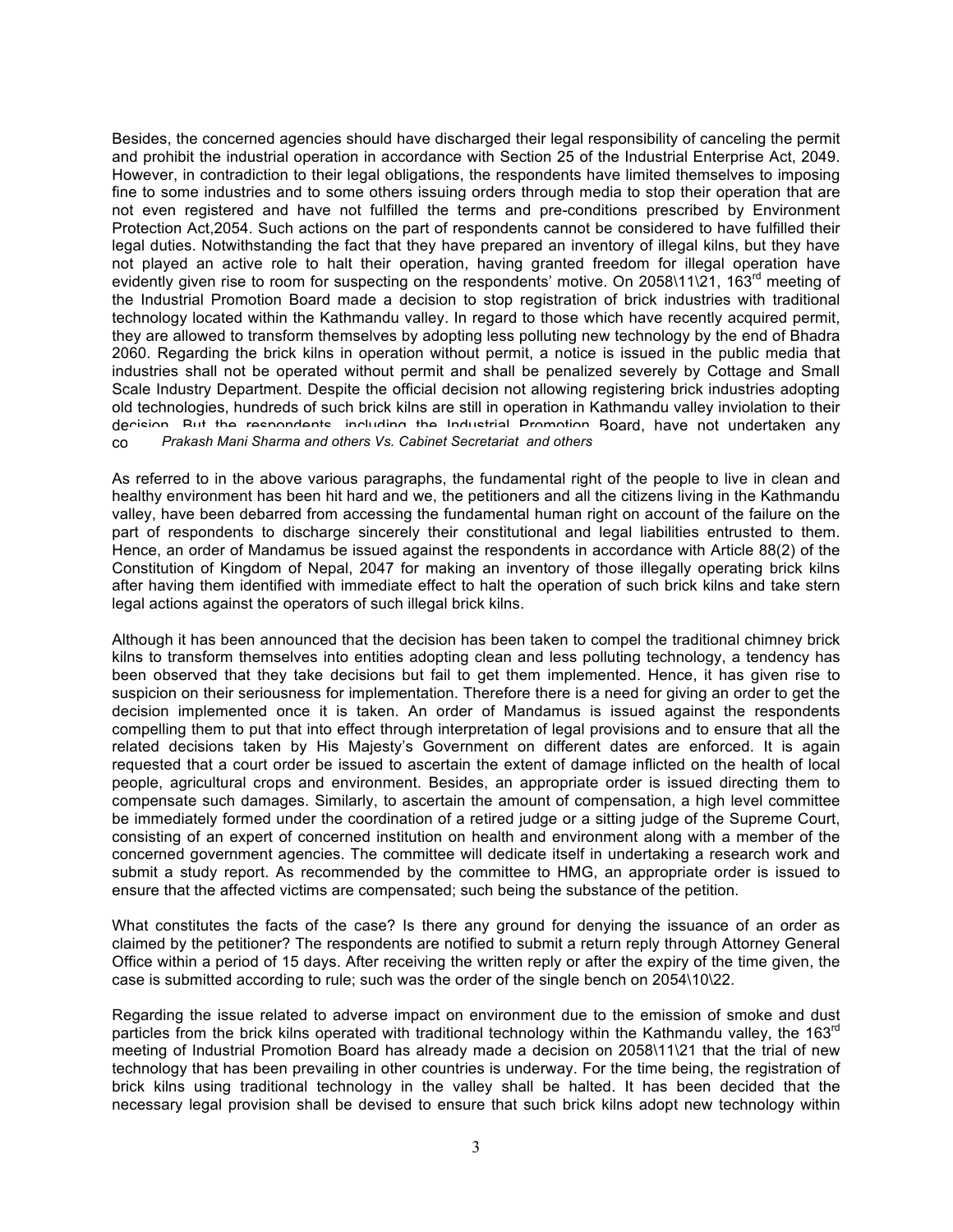one and half year's period. This ministry has been taking due care to ensure that the traditional brick industry causing adverse impact on ecological system shall be prohibited and be regulated as per the law. Proper attention is being paid to ensure the people's accession to the right conferred by the constitution related to the environmental balance, and to ensure the protection of industry as well as the professional and occupational rights of the citizens. Since the ministry has already taken a decision on 2059\2\2 to the effect that the owners of brick kilns adopting traditional technology causing environmental pollution in the Kathmandu valley, harming, thereby, the public health, are to be penalized with fine; and the concerned agencies of the government has been given directives to halt such industries with immediate effect. So it is requested that the petition be dismissed; such being the substance of the written reply of the Ministry of Industries, Commerce and Supplies.

Since this Ministry has not made any decision causing violation of the petitioners' rights, nor has it harmed the petitioners in any way, the writ petition be dismissed, as there is no reason for filing the case against the ministry; such being the substance of the written response to the Ministry of Home Affairs.

The Department of Cottage and Small Scale Industries has published a directive in Gorakhapatra Daily on 2059/6/24 and, at the same time, the office issued a public notice, prohibiting both the operation of brick industry having traditional technology without registration, and without fulfilling the official processes as laid down by the Industrial Enterprise Act, 2049 and Environment Protection Regulations, 2054. It was found that some brick industries are in operation ignoring the notice and such enterprises are to be fined between Rs 100,000 to Rs 150,000 as per the ministerial level decision of HMG taken last year on 2054/2/2. Besides, they have been directed to stop the operation of the plants. In this year as well, legal actions have been initiated against the industries in operation without being registered and without fulfilling the prescribed official formalities as laid down under the Section 25 of Industrial Enterprises Act, 2049. Since the accusation of the petitioners that we have not taken action seriously on this matter are thus totally untrue, the writ petition be dismissed; such being the substance of the written reply of the Cottage and Small Scale Industry office, Kathmandu.

HMG has already taken policy decisions to replace brick kilns operating with traditional technology by new less polluting technology. Necessary legal provisions are being devised aiming to replace the already registered brick kilns within a year and half by less polluting technology and put an end to the registration of brick kilns with traditional technology. This department and the subordinate agencies are committed to implement the decision of the 163rd meeting of Industrial Promotion Board held on 2058/11/21. So the writ petition is dismissed; such being the written reply of the Cottage and Small Scale Industry Department, Kathmandu.

This Trade Promotion Board is always alert and conscious that the clean and healthy environment is an indispensable substance for human life. The 163<sup>rd</sup> session of the Board has made necessary decisions to the effect that the brick kilns industry that are in operation will have to adopt and install new technology that are currently popular in other countries. The objective of the decision is to lessening the effect on polluting the environment caused by the emission of smoke and dust particles from the brick kilns operating in Kathmandu valley. Likewise, the ministerial decision of HMG dated 2059\8\26 has strictly imposed the prohibition of registration of the new brick industry if they were to install "Moving Bull Trench Kiln." The new brick kiln must adopt new technology i.e. fixed chimney and VSBK only. Besides, the industry must have the ownership of land covering a radius of at least 200 feet from the central point of the brick kiln and those installations should be located at a distance of at least 1 km away from the forest area. It is mandatory to undertake an EIA study for those located at a distance of 5 kms away from the government forest area. It is also mandatory to undertake an IEE study only if the installation of the plant is located at a distance of 1 km, including a binding to limit the emission up to standard 900mg\nm etc. Such were the various decisions taken by the ministry. Undermining all their efforts on our part, the allegation of its petition that the respondents did not care for implementing the law is totally imaginary and is thus worthy of dismissal; such being the substance of the written reply of Industrial Promotion Board.

Section 5 and 6 of Local Administration Act, 2028 has conferred the Chief District Officer the responsibility of discharging duties in accordance with its policies, regulations and direction of HMG as well as the obligation to protect the public health. In case people filed complaints with the office,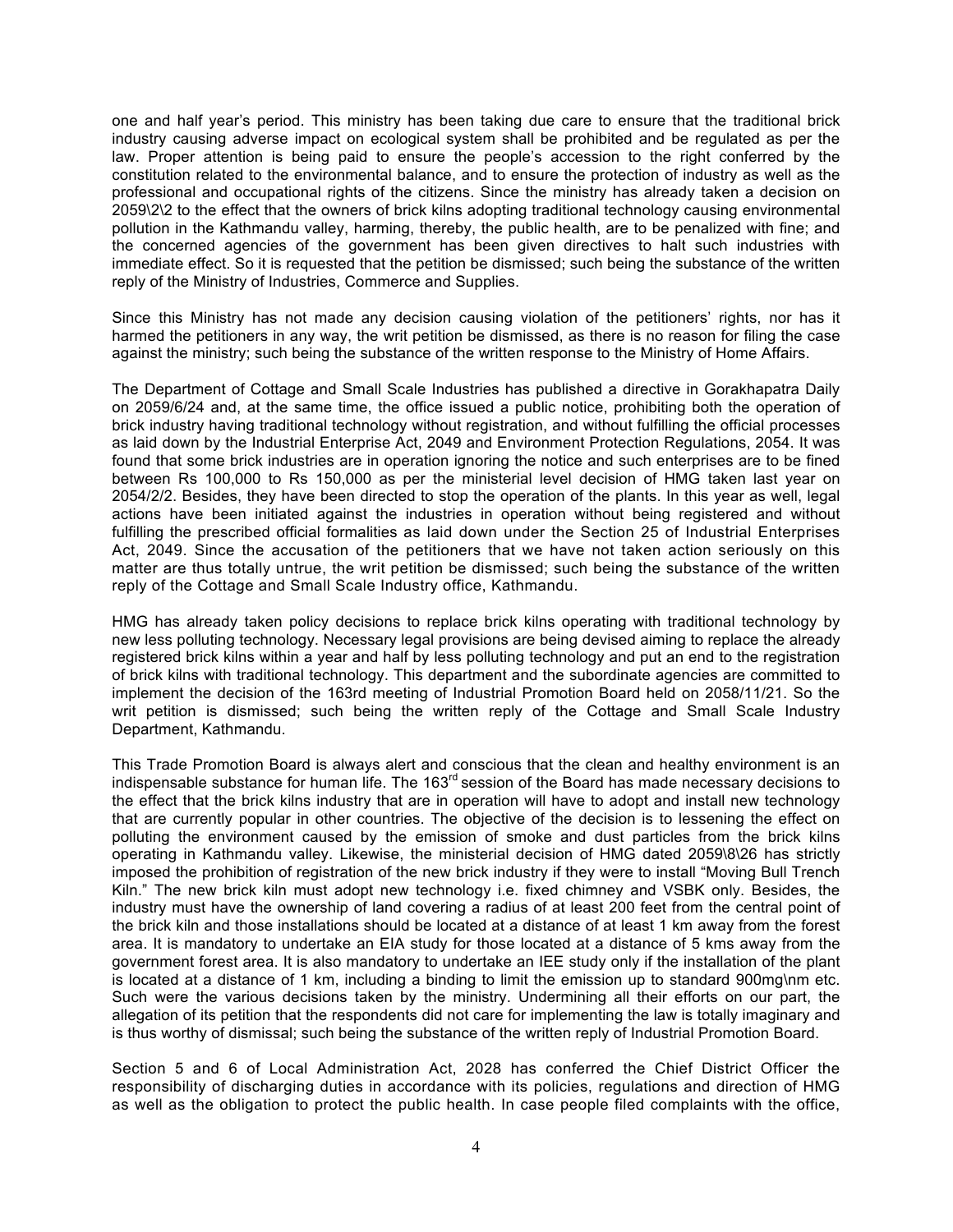the local administration looks into the matter and has always been playing a cooperative role in the interest of its people. Therefore, the writ petition deserves to be dismissed; such being the substance of the written reply of the District Administration Office, Kathmandu.

This office has taken the initiative of mobilizing the representatives of the political parties of the district in order to protect the environment and bring, therefore, the illegally operated brick kilns under the framework of legal jurisdiction. Similarly efforts have been made to arouse public awareness intensively in the concerned area. However, the action of exercising other additional legal actions against the brick industries does not fall within the authority of the office. So, the writ petition is requested to be dismissed; such being the substance of the written reply of the district Administration Office, Bhaktapur.

The Cabinet Secretariat and the concerned agencies under it have been undertaking the follow-up monitoring activities from time to time in accordance with Work Classification Regulation, 2057, to ascertain whether or not the ongoing activities are in line with HMG's policies, decisions and as per the law. Since the petitioners' contention is groundless, we request that the writ petition be dismissed; such being the substance of the written reply of the Cabinet Secretariat.

The Department of Cottage and Small Scale Industry and this Office had published a public notice on 2054/6/24 in Gorkhapatra daily prohibiting the operation of brick industries with traditional technology. Having found that some brick kilns were operating ignoring the public notice and without being duly registered, such industries have been directed to be closed with a fine ranging from Rs 50,000 and Rs 150,000 in accordance with the decision made by HMG on 2058/1/23 and 2058/12/2. In this year alone, 33 brick kiln industries have been directed to close with a fine on each at the rate of Rs 200,000 following the decisions of HMG on 2054/10/29. Since the petitioners' allegation that stern action has not been taken on this matter is fabricated, the writ petition be dismissed; such being the substance of the

**Prakash Mani Sharma and others Vs. Cabinet Secretariat and others in.** 

The petitioners no where in the petition have been able to clarify the reason for making this Ministry respondent. As the petitioners could not substantiate with evidences the violation of their rights, the writ petition is therefore worthy of dismissal. Although it has been made mandatory for a brick industry that produces more than 10 million bricks per annum to conduct Environment Impact Assessment (EIA) according to Environment Protection Act, 2053 and Schedule 2 of Environment Protection Regulation, 2054, no such report has ever been submitted to this ministry for approval. As this ministry is fully oriented towards the protection of environment and towards prevention and control of pollution, the writ petition is requested to be dismissed; such being the substance of the written reply of the Ministry of Population and Environment, HMG.

In Lalitpur district there are 50 legally registered brick kilns and only nine kilns under operation have not been registered. So the contention that the numbers of illegally operated brick kilns are twice the number of registered ones is untrue. The brick kilns operated without being registered according to Section 10 of Industrial Enterprises Act, 2049 can be penalized following the decision of HMG in accordance with Section 25(1) of the said Act. Last year the brick kilns that were operated illegally without being registered were fined to a minimum amount of Rs.50, 000 up to Rs.150, 000 each and they were also ordered to be closed. Consequently, an amount of Rs.1, 050,000 was collected from the ten brick kilns. But Babulal Maharjan has not paid the fine of Rs. 150,000 as yet. The district administration office has been requested several times to take necessary action to ensure that the money be collected from him. As this office has identified and listed such illegally operated brick kilns for the purpose of processing them into closure and penalizing them, this is under the consideration of HMG. Therefore, the writ petition is requested to be dismissed; such being the substance of the written reply of the Cottage and Small Scale Industry Office, Lalitpur.

In regard to this writ petition submitted as per the rule, the learned advocate Raju Prasad Chapagain pleaded that the various studies and research works have confirmed that the brick kilns adopting traditional technology (Bulls Trench Kiln) have made impact adversely on the people's health in Kathmandu valley. The level of emission emanating from the brick kilns in Kathmandu valley is estimated at a range of 89.90 percent (TSP). It can result in damaging the human respiratory system enhancing the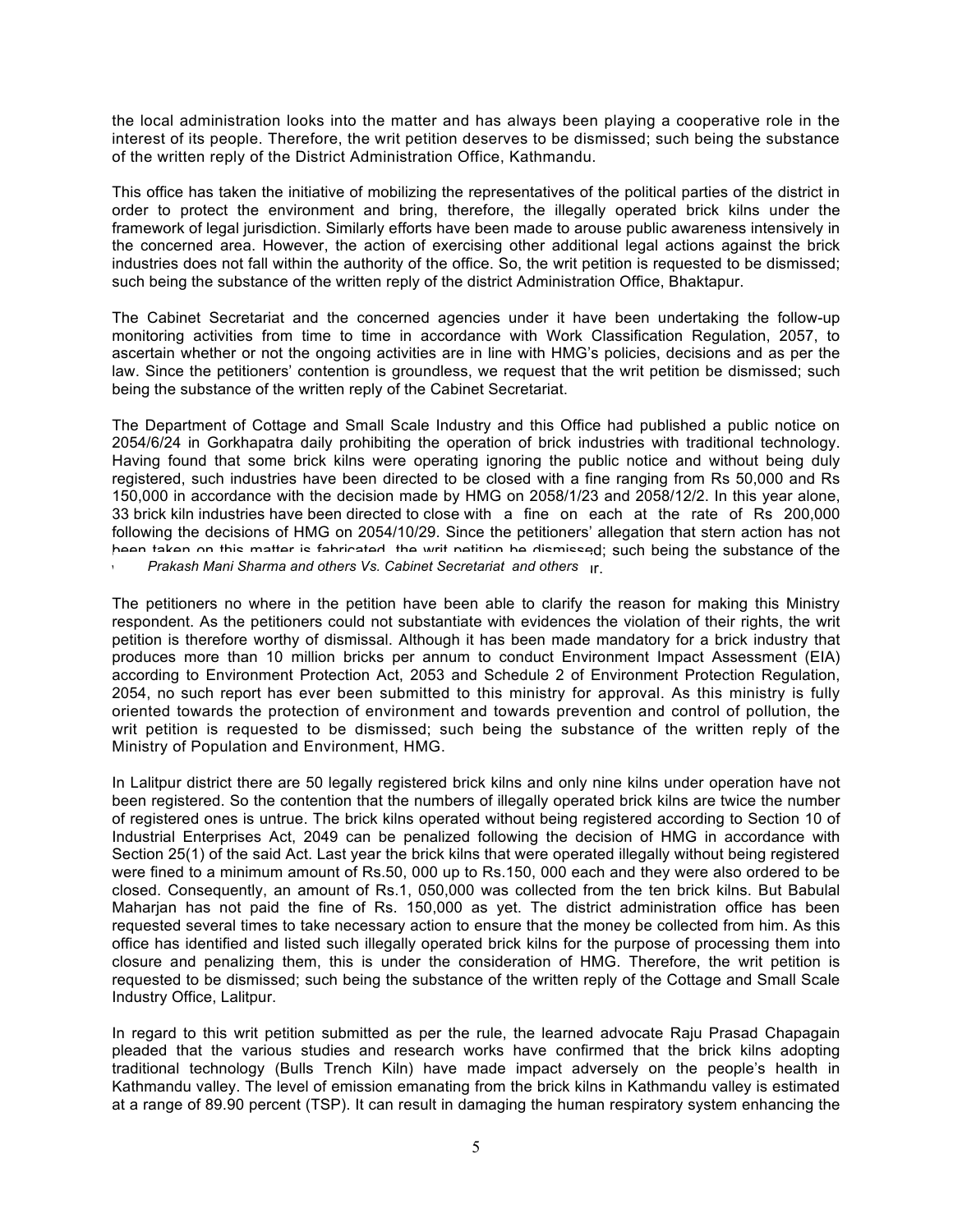factor that causes the metals to rusting. The polluting emission of the brick kilns have not only caused adversities to human beings but have also negatively affected agricultural products, vegetation and the soil of the area. Urban areas of Bhaktapur and the Changu Narayan, which are listed in the World Heritage, are being endangered due to the operation of the brick kilns. Consequently the tourism industry is subjected to decline. The monitoring units of brick kilns, the respondents, do not even possess a realistic datum on the number of brick kilns operating in the different districts. That is the reason why the number of unregistered brick kilns in operation have exceeded twice the number of registered ones. Such kilns should have been dealt severely with legal action pressuring them to be closed pursuant to Section 25 of the Industrial Enterprise Act, 2049, but the situation does not show that the brick kilns have been dealt effectively although some of them have been apparently fined. The situation turned out to be extremely serious, up to the dangerous level, on account of the inability on the part of respondent agencies to pursue with preparedness the matter concerning the seriousness of the issue related to the public health. Therefore, it is essential to issue an order of Mandamus against the respondents to identify those illegally operating brick kilns and make an inventory of such enterprises and to ensure that severe action is taken against the entrepreneurs. Furthermore, let the respondent agencies be obliged to oversee that the brick kilns with traditional technology transform themselves through adopting less polluting technology in accordance with the decisions taken by the government from time to time, with the objective of reducing pollution emanating from the brick kilns. The learned advocate also pleaded that the court is required to issue an appropriate order to HMG to form a high level committee comprising concerned experts to assess the impact on public health and the extent of damage caused till to-date following the unlawful operation of the brick kilns to ensure that the concerned victims are compensated.

The learned Joint -Attorney Saroj Prasad Gautam pleaded on behalf of HMG that the government and the concerned agencies are sensitive to any possible adverse impact on public health as a result of pollution from the brick kilns. Convening the 163<sup>rd</sup> Board Meeting on 2058/11/21, Industrial Promotion Board made severe decisions to address the issue of the pollution emitted by the traditional brick kilns (Moving Bull Trench kilns). These include the adoption of the latest and least- polluting technology within 18 months in replacement of its traditional Moving Bull Trench kiln technology, halting the registration of out-dated kilns and closing the unregistered units. Necessary initiatives have also been taken to oversee the implementation of the decisions. Similarly, a ministerial decision taken by the HMG on 2054/8/26 has banned the adoption of traditional technology. Instead, as regards the installation of a fixed chimney or VSP, it has been made obligatory for the concerned industry to be located at least one kilometer away from the forest area; EIA and IEE have been made mandatory before they are put into operation ; use of hay, tyre, plastics have been banned from using in their operation. It has also been decided that they should adopt the latest technology prevailing in other countries aiming at reducing the pollution. The claim of the petitioners that HMG has remained inactive is baseless as it has notified through Nepal Gazette to cancel the registration of those brick kilns that do not meet the emission standard and these decisions have been monitored to oversee its execution through the office of the concerned Cottage and Small Scale Industry. The concerned officers have made an inventory of brick kilns located in their respective districts. Since illegally operated brick kilns have been imposed fines, ranging from Rs100,000 to Rs. 150,000 and some were forced to be closed ; the writ petition is worthy of dismissal; such being the pleading of the learned government attorney.

After listening to the argument put forward by the learned counsels for the petitioners and the defense as well as having reviewed the case file, it appears that the following questions are to be addressed prior to taking decision on this issue:

- 1. Whether or not a welfare state can permit any industrial enterprise to operate under the condition that it pollutes the environment adversely affecting the health of the people? Does the environmental pollution fall under the scope of environmental justice? Or, does it not?
- 2. Whether or not the agencies with the responsibility of monitoring the polluting and health hazardous enterprises with the aim of regulating them under the law, should act effectively and undertake result-oriented activities?
- 3. Whether or not, the respondents, the government and the concerned agencies are effectively undertaking the activities directed towards regulating the legally or illegally operating brick kilns, and controlling the pollution caused by them?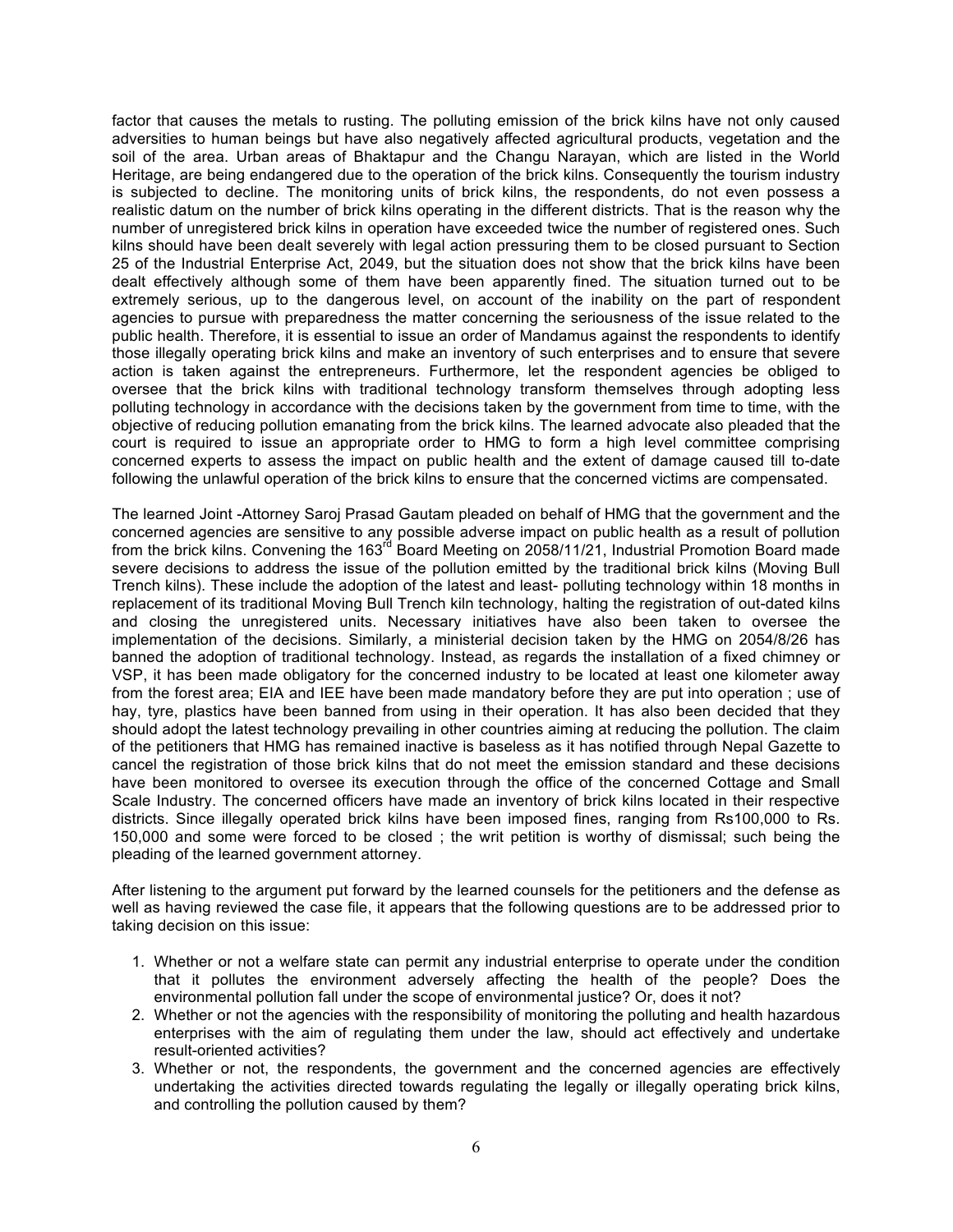4. Whether or not the writ should be issued as claimed by the petitioners?

While contemplating the first question, there is no dispute on the fact that the sub-Clause(e) of Clause (2)of Article 12 of the Constitution of the Kingdom of Nepal, 2047 in providing the freedom of carrying any occupation, employment, industry and trade. But the constitutional freedom to be engaged in any occupation, employment, industry and trade, however, is not absolute because there is also the provision of sub-Clause (5) directed to restrict the freedom if it goes against the rule and outside the periphery of law. The provision of sub-Clause (5) that nothing in sub-Clause (e) should be deemed to have prevented the making of laws to impose restrictions on any act which may stand to adversely affect public health or morality of the general public, nor can the sub-Clause restrict the government's monopoly rights to undertake any specific industry, business or service or to lay down any precondition or qualification for undertaking any industry, business, profession or employment. The provision has made it evidently clear that the citizens' rights to take up any occupation, employment, industry and business doesn't stand against and beyond the criterion set by the prevailing law. Therefore, any enterprise including brick kiln mentioned in the petition could be undertaken provided it complies with the provisional limit of the constitution.

Laws relating to environment, occupation, industry etc came into being for the implementation of the above constitutional provision. The Industrial Enterprise Act, 2049 has prescribed elaborate procedures to be adopted by industrialists covering registration of the industry to all aspects of operation of the industry. The above Act has made it necessary to obtain license and if an industry is established without license or without fulfilling the terms and conditions mentioned in the license and those mentioned in the registration certificate are not complied with, the Section 25(1) of the said Act has conferred His Majesty's Government to fine them up to five lakh rupees, cancel their registration license and give an order to close the industry. The above provision of the Act shows that the right to freedom of occupation, job, industry and business is not an absolute right, rather, it is a right to be exercised only under the terms and conditions prescribed by law.

As far as addressing the issue of whether or not the adverse effects to public health and environment caused by polluting activities fall under the environmental justice, the Article 12 (1) of Constitution of Kingdom of Nepal has laid down that except as provided for by law, no person shall be deprived of his or her personal liberty. Clean environment is essential for human life. The existence of all living beings including vegetation is endangered by polluted environment. In such a situation the right to life of human beings is likely to come to an end.

This court has taken into account this issue of environmental pollution years ago and has been drawing attention of His Majesty's Government by issuing directives in the form of judicial decisions. The full bench of this court has drawn attention to the need of environmental law in Nepal in the case of petitioner Surya Prasad Dhungel versus Gadavari Marble Industry of 2049 B.S (W.A.V No.35-Mandamus etc). At that time there were no Act and Regulation relating to environment and the credit goes to that directive in some way for the advent of current environmental laws. The polluted environment deprives the human race of the liberty of right to life conferred by the Constitution. It is the fundamental right of every citizen to live in a pollution- free environment. "As clean and healthy environment is essential for fullness of life, the right to live include the right to clean and healthy environment". The principle propounded in the above mentioned case is such that there is no controversy that polluted environment causes deprivation of personal liberty conferred by Constitution. Similarly, Article 12(1) confers the right to live and that is possible only in clean environment. The principle that the polluted environment deprives a person of his right to live was referred to in the case of Godavari Marble Industry. Cases of 2056, writ No.3109 (2058/4/23), of 2057, writ No.2791 (2058/2/19), and of 2058, writ No.28 (2058/6/11) were the relevant ones. In view of such constitutional provisions and the principle propounded by the Supreme Court on the cases cited above there is no controversy that the issue of environmental pollution is worthy for judicial consideration.

The second issue to be resolved is related to who is responsible for maintaining clean environment which is so necessary for the existence of human life. While deliberating on the appropriate and effective step to be taken for preventing the environmental pollution and on the legal means to address the problem of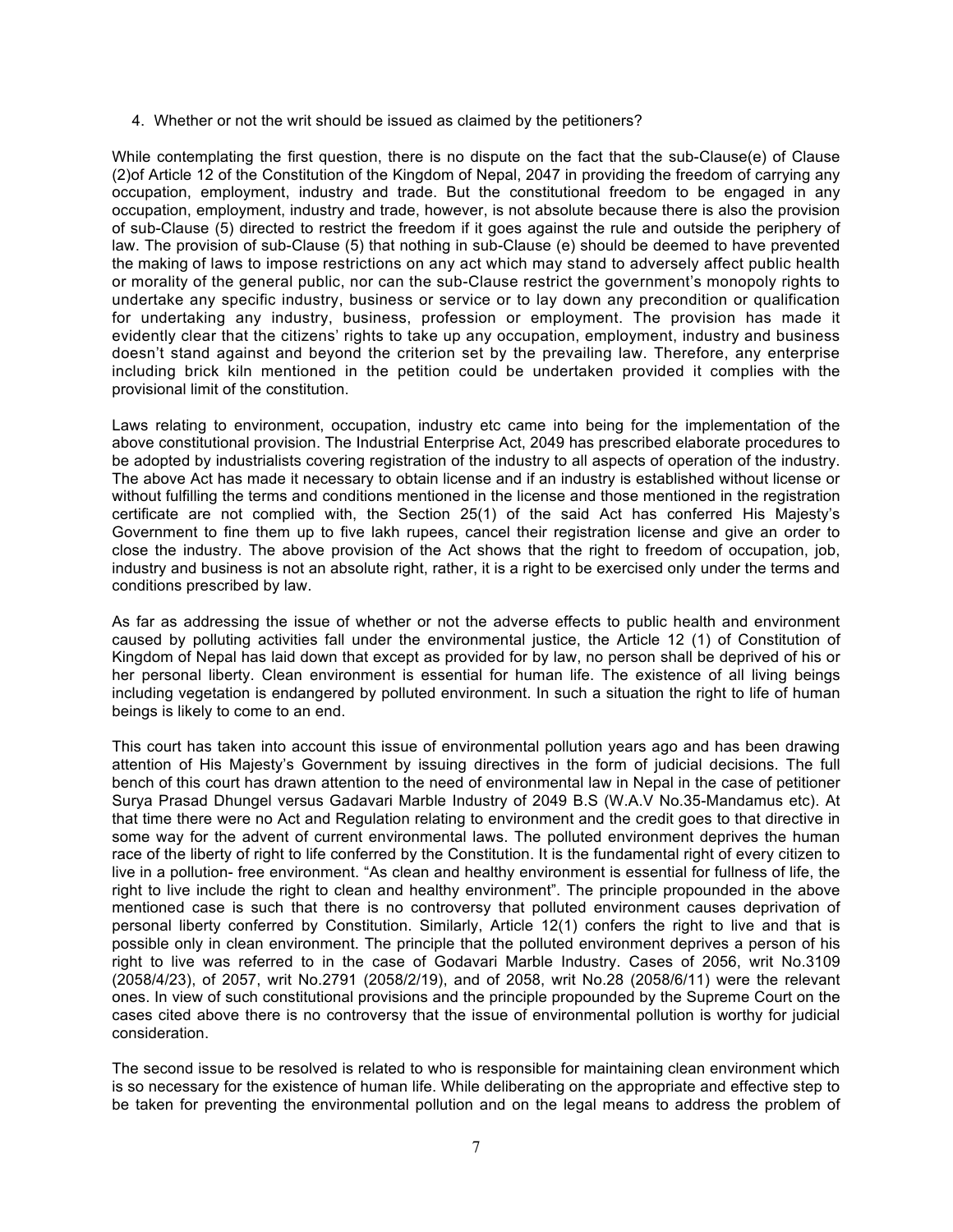protection and promotion of environment, it can be deduced that the responsibility for the promotion and protection also lies with man himself, is an unquestionable fact. Given that each and every person cares to keep his surrounding environment neat and clean with awareness. In other words, environment can be kept clean provided we are fully sensitive to our responsibility to that end.

On the one hand, there is the need for industrialization and development activities, while, on the other hand, man is facing the problem of environmental pollution resulting from the rapid pace of industrialization. Consequently, there has arisen mutually conflicting challenges, in the form of a deterrent force calling for the adoption of effective measures to address the problem of protection from the polluting environment. One cannot ignore the various initiations and efforts being taken at the national and international levels for long past aiming at harmonious growth combined with environmental protection. The United Nations Organizations and its subordinate agencies have taken some concrete steps towards that end. It is evident that the attention of the world community has been focused on the concept of Environmental Jurisprudence from the time of the Stockholm Conference held in 1972. Moreover, the attention of the whole world was drawn towards the protection of environment dating from the world Conference on conservation which was also commonly known as "Earth Summit" convened at Rio de Janeiro in Brazil in 1992.The "Agenda 21" endorsed by this conference underlines the concept of sustainable development that propounds that the utilization of natural resources of this world should not be monopolized by the present generation alone but also be sustained for the benefit of the generations to come.

Since Nepal has participated in the conference as well as expressed her commitment to its outcome, there is no doubt that His Majesty's Government has the prime responsibility of implementing its decisions. It is now the responsibility of the government to take effective measures aiming at protection of environment in pursuance of the written endorsement of various international treaties and conventions on environment for the protection of environment and as dictated by the constitution of Kingdom of Nepal, 2047 as well as the prevailing laws of Nepal. One cannot deny this fact. Article 26 (4) of Constitution of Kingdom of Nepal, 2047 has laid down that the state shall give priority for preventing adverse impacts of environment emanating from the ongoing physical developmental activities and make special arrangement for the protection of endangered animals, forest and vegetation. Such being the constitutional provision, it is the constitutional obligation of His Majesty's Government to formulate policies and make necessary legal provisions for preventing the pollution of environment and implementing those policies and laws effectively. It is apparent that the government has framed and put into effect the Environment Protection Act, 2053 and Environment Protection Regulation, 2054, to fulfill the state's responsibility of implementing the policies on environment as directed by the constitution. But the emission standards and the Permissible Limits have yet not been prescribed for some industries although the above laws have come into effect for a long time. The directions issued by this court reflect that the legal provisions have not been implemented in exact terms. It is the prime legal responsibility of his Majesty's Government to oversee that environment is well protected. Judiciary also has a role and responsibility to that end. Despite the formation of a separate Ministry of Environment, necessary measures were not undertaken pursuant to Article12 (1) and 26(4) of the constitution. Therefore, it is evident from the above deliberation that this court was obliged to draw the attention of His Majesty's Government and its subordinate agencies to this issue frequently. That is why His Majesty's Government should embark on more vigorous and effective measures aiming at the implementation of the policies regarding the protection of environment in the real sense of the terms rather than limiting itself to the act of sloganeering.

While pondering over the third question seeking resolution, it is related to the claim of the petitioners that although the brick kilns operated with traditional technology in the valley have caused serious adverse impacts on man's health as well as environment of the area, the government and its subordinate agencies seem to have taken superficial actions, instead of undertaking effective measures to solve the problem. Consequently they failed to halt the operation of the illegally operating brick kilns without registration. Besides, there is the claim that the respondents don't have authentic data on those brick kilns etc; such being the contention of the writ petition. Pondering on it, one cannot deny the fact that the brick kilns operating in Kathmandu valley have been polluting the environment of this area, while causing adverse impacts on public health and national heritages. The studies conducted by the various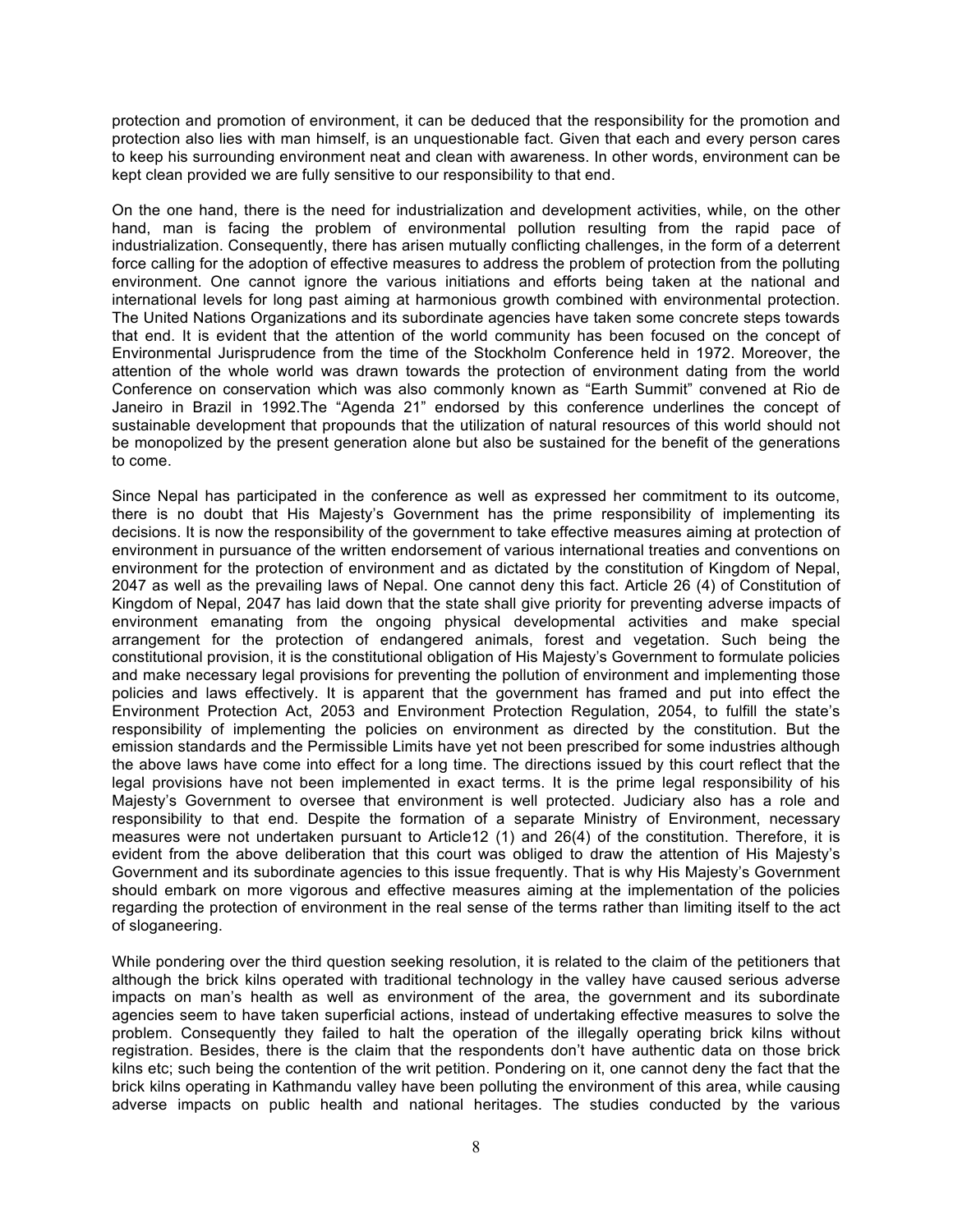governmental and non-governmental agencies on various occasions have proved this fact. In addition, the conclusions of the studies and research work mentioned in the writ petition have testified to this fact.

In reviewing the written reply of the respondents, it is clear that the brick kilns in operation without registration had been identified, they have been put under rigorous supervision, and some have been either fined up to Rs 500,000 or ordered to be closed down. The meeting of Industrial Promotion Board held on 2058/11/21 has apparently made several decisions, for example, halting, henceforth, the registration of brick kilns adopting traditional technology (Moving bull trench kiln) as those kilns operating in Kathmandu valley are found to have been making adverse impacts on public health. The brick kilns operating after registration shall also be compelled to adopt new type of less polluting technology within one and half year and those without registration shall be forced to be closed down. Besides, the legal action shall be undertaken against them. Similarly, the ministerial level decision of HMG dated 2059/8/26, have underlined that the owners of new brick kiln adapting traditional technology should not be allowed to register their industries. New ventures should adhere to the rule of adapting fixed chimney or VSBK technology for brick production. Besides, they are prohibited to use such things as wood, rubber, tyre, plastic etc. as fuel, and the Emission Standard should be as prescribed by HMG. The brick kiln should be allowed to be installed at a distance of at least one kilometer away from a densely populated area and should be allowed to be located at a distance of at least five kilometer away from the forest area. These norms are to be carried out strictly; such being the substance of the written reply of the respondents.

While going through these written replies from the government agencies it is apparent that the brick kilns operated without permission were to be fined and such industries were to be closed down. Similarly, the written version of Cottage and Small Scale Industry office was such that the moving bull brick kiln industries should not be given permission for registration henceforth. In regard to those kilns that have already been registered, they should be pressed to install plant with less polluting technology within a period of one and half year. Such was the version of the Industrial Promotion Board. Reviewing the HMG's decision dated 2059/8/29, it is apparently clear that in addition to several other things, and they were required to adhere to emission standard as prescribed by HMG.

Besides, the brick kiln plants were required to be located at a distance of at least one kilometer away from the densely populated area and at a distance of five kilometer from the forest area. Three years have elapsed since the timing of decisions made by HMG and Industrial Promotion Board till to-date of the hearing of this case. If the executive body which is in charge of governing the state makes any decision and communicates it with its court about its decision in the course of hearing, naturally it is expected that those decisions should have been complied with and put into effect in the true sense of the term. But the learned government counsel, while pleading that took place after three years, could not enlighten the court about the details as to which of those decisions were put into effect and which ones could not be carried out. He could also have explained why they were not implemented and when they could be implemented etc. He has apparently failed to produce details about them. It is clear that a separate Ministry has been constituted by the state with the objective of controlling the pollution and maintaining clean environment in the country. As a case has been filed against the Ministry of Environment, addressing such a sensitive subject as environmental pollution which is under consideration of the court, the Ministry could have produced the progress report or additional information on the status of implementation of the decisions till the date of hearing of the case in the court. Since no such information was furnished, the court has grounds to assume that the statements on actions mentioned in the written reply were intended to address the stated decisions alone. Thus it appears that the policies that were formulated have been limited to the sphere of paper work as against the responsibility of putting them into implementation. This court hereby seriously draws the attention of the Minister of Environment on this issue as it stands against the citizen's right to live in pollution-free and pure environment. Nobody is authorized to pollute the environment. Brick kilns, i.e. brick industry are a kind of industry that pollutes environment. Emission standards are fixed for such enterprises in other countries with the objective of bringing their pollution under control. Emission standard has been laid down for brick industry in India as well. In India maximum limit for the concentration of particular matter (Mg/w / Cu. m) is fixed on the basis of the trench width and production volume. The brick industries are classified into three categories- (1) producing less than 15,000 bricks per day, (2) 15,000 to 30,000 bricks per day and (3) above 30,000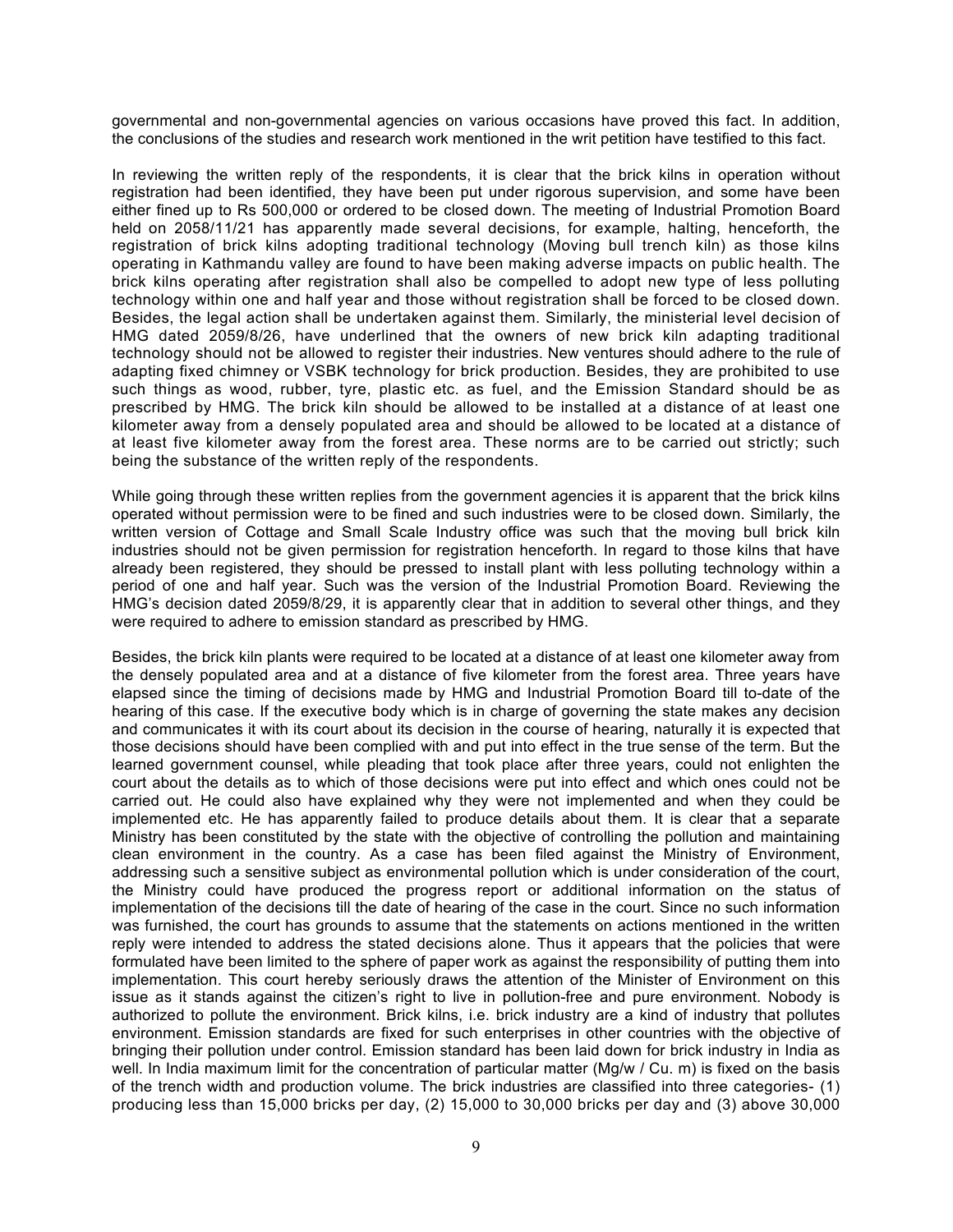bricks per day. In regard to those industries producing 15000 – 30,000 bricks per day, having 15.22 ft trench width, emission limit has been fixed for them up to 750 mg /N/Cu. m. In our country, the Regulation to this effect has come into force for the last nine years but the reality is that Emission Standard has not been prescribed as yet despite the realization that the brick is a polluting industry and this should be taken seriously.

As the brick industry is also linked to right of housing, there is a need to strike a balance between industry and pollution. The Ministry of Environment is entrusted with an important responsibility of controlling environmental pollution under our Environment Protection Regulation, 2054.This Regulation came into force on 2054/3/12. The Ministry of Environment assumes the role of protector and the watchdog against the environmental pollution. The Ministry gives, however, an impression that provisions of Regulation are meant to be applicable only for the forth- coming brick industries alone, whereas they are binding to brick industries that are in operation prior to the enforcement of the Regulation. That kind of interpretation is not justifiable. The industrial pollution with its adverse impact on environment and life of the people is sure to persist regardless of time of installation of the plants. It is the duty of the Ministry of Environment to implement the Regulation and oversee that the provisions of Regulation are strictly followed by the brick industries. The rule 16 of Chapter 3 of Regulation stipulates that industries operating prior to the enforcement of the Regulation are required to obtain provisional pollution control Certificate within 90 days from the commencement of the Regulation. Since the Ministry of Environment asserts the compliance of the legal provision in its written reply, it has not evidently complied with legal responsibility. The criteria for the application of Rule 15 of the Regulation has not laid down for brick industries, as has been referred to in the written reply and in the pleading of the government counsel.

The benefits generated by the brick kilns to the entrepreneurs, labor and the general consumers, cannot be compared with the adverse environmental impacts caused by such brick kilns. Since the brick kiln industry can be deemed as a necessary evil, it is the responsibility of all the concerned agencies and civil society to realize their responsibility and discharge their duties towards minimizing the adverse impact emanating from brick kilns. In this regard, scientific research works are required to be done to explore into such questions as to how many brick kilns could be allowed to be operated in Kathmandu valley without causing substantive negative impact on the environment of this area. Quantitative assessment of demand of bricks in the valley and the number of brick kiln operating are to be ascertained. How many of them are registered and how many are not? What is the extent of pollution emitted by the brick kilns in the environment of the Valley? ; How much is the impact of pollution on the public health, natural resources and the cultural heritage? What are the most appropriate counteractive measures to be taken immediately as well as those to be taken in the long run? Research work aiming at those end are to be conducted. Based on such research findings, effective techniques should be devised and followed. In addition to that, priority should be given for lessening the impact of pollution emanating from such brick kilns that are operating in the vicinity of densely populated areas, schools, cultural and touristic zones, immediate measures are to be taken to lessen adverse impact in such areas.

In contemplating for the resolution of the final question as to whether or not the writ order should be issued as claimed by the petitioner. There is no controversy that the brick kilns pollute environment nor is there any controversy regarding the requirement of bricks for human settlement, development and construction works. In the absence of bricks, no houses can be built for human settlement. Lack of them can adversely affect the national development and construction works. This court cannot ignore the fact that there is no substitute for brick industry for the time being, nor can it be denied that it is an environment pollutant industry. Whereas the entrepreneurs running brick industries are geared up to gaining personal benefits but the pollution that is created directly harms the natural environment. As a consequence, it has direct bearing on the health of the common people. Hence, if the brick industry is not to install pollution controlling machine or does not adopt VSBK technology in its operation by discarding traditional technology, the Ministry of Environment and the related agencies should be ready to take firm decision against them in consideration of larger public interest and in pursuance of the principle that the private interest yield to larger public interest within a fixed period of time to comply with the decision. As HMG is entrusted with the constitutional responsibility of governing the country, it is its constitutional duty to enforce the law in the real sense to protect the health of the people from the harms caused by the